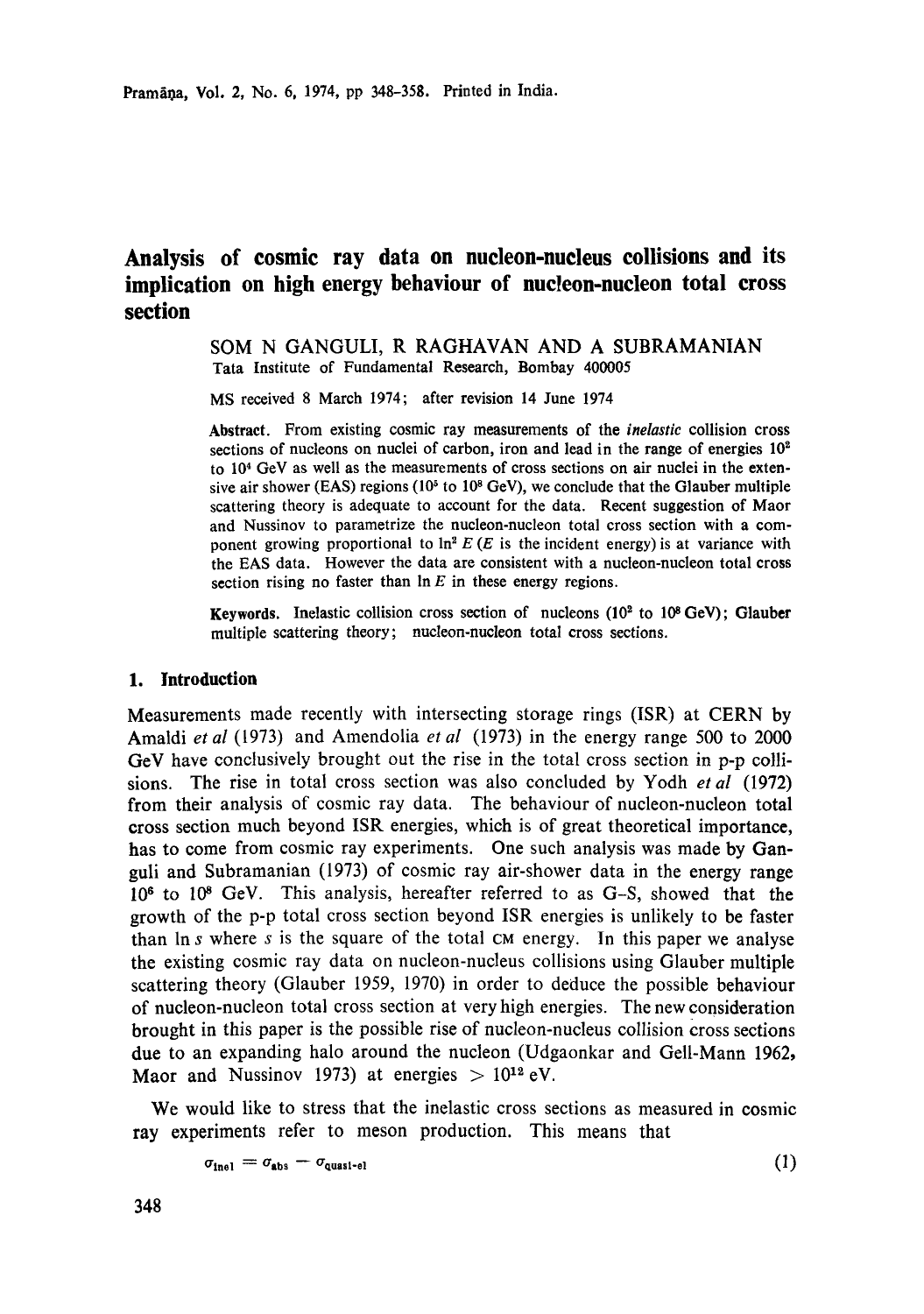| Primary<br>energy<br>(GeV) | $\sigma$ inel<br>(m <sub>b</sub> )                      | Reference            | Remarks              |
|----------------------------|---------------------------------------------------------|----------------------|----------------------|
| 22<br>62<br>200<br>610     | $217 \pm 7$<br>$232 \pm 5$<br>$263 + 7$<br>$266 \pm 12$ | Akimov et al (1970)  | Satellite experiment |
| 100<br>130                 | $217 \pm 13$<br>$213 + 24$                              | Bozoki et al (1970)  | Neutron primary      |
| 150<br>300                 | $214 \pm 12$ )<br>$186 + 17$                            | Alakoz et al (1971)  | Neutron primary      |
| 400                        | $245 + 55$                                              | Anoshin et al (1971) | Proton primary       |
| 600                        | $218 + 23$                                              | Rubtsov et al (1973) |                      |

Table 1. Nucleon-carbon inelastic cross sections

where  $\sigma_{\text{abs}}$  (=  $\sigma_{\text{tot}} - \sigma_{\text{el}}$ ) is the absorption cross section in the nucleus and  $\sigma_{\text{quasi-el}}$ is the quasi-elastic scattering cross section where one (or more) nucleons are knocked out from the nucleus and the incident particle does not undergo any appreciable change\*.

In section 2 we bring out all the existing cosmic ray data. Calculations using Glauber multiple scattering theory are described in section 3. Discussion of the results follows in section 4 and summary in section 5.

#### **2. Details of the existing cosmic ray data**

There are basically three types of cosmic ray experiments that give rise to  $\sigma_{\text{inel}}$ : (A) Observation of direct interaction of cosmic ray particles with specific targets along with a total absorption calorimeter to measure the primary energy, (B) zenith angle distribution of extensive air shower (EAS) frequencies which give interaction mean free path of primaries with air nuclei, and (C) comparison of the unaccompanied cosmic ray proton spectra at mountain altitudes with the primary proton spectrum; this third aspect we shall not discuss in this paper as it has been dealt with in detail by Yodh *et al* (1972). The experimental results from (A) and (B) are summarised below.

(A) In this category data exist for carbon, iron and lead nuclei. The data for carbon and iron which are presented in tables 1 and 2 are corrected, wherever necessary, for pion contamination in the atmosphere. The data of Akimov *et al*  (1970) refer to satellite experiments. The data for lead shown in table 3 are not corrected for pion contamination as the correction is negligible compared to the errors. The data of carbon, iron and lead are also plotted in figures  $1 \, a$ ,  $b$  and  $2 \, a$ .

<sup>\*</sup> Analyses made by Balashov and Korenman (1970) and Auger and Lombard (1973) assumed  $\sigma_{\text{inel}} = \sigma_{\text{abs}}$  which is not correct. The latter authors did not also correct the data for iron for contamination from pions in the atmosphere,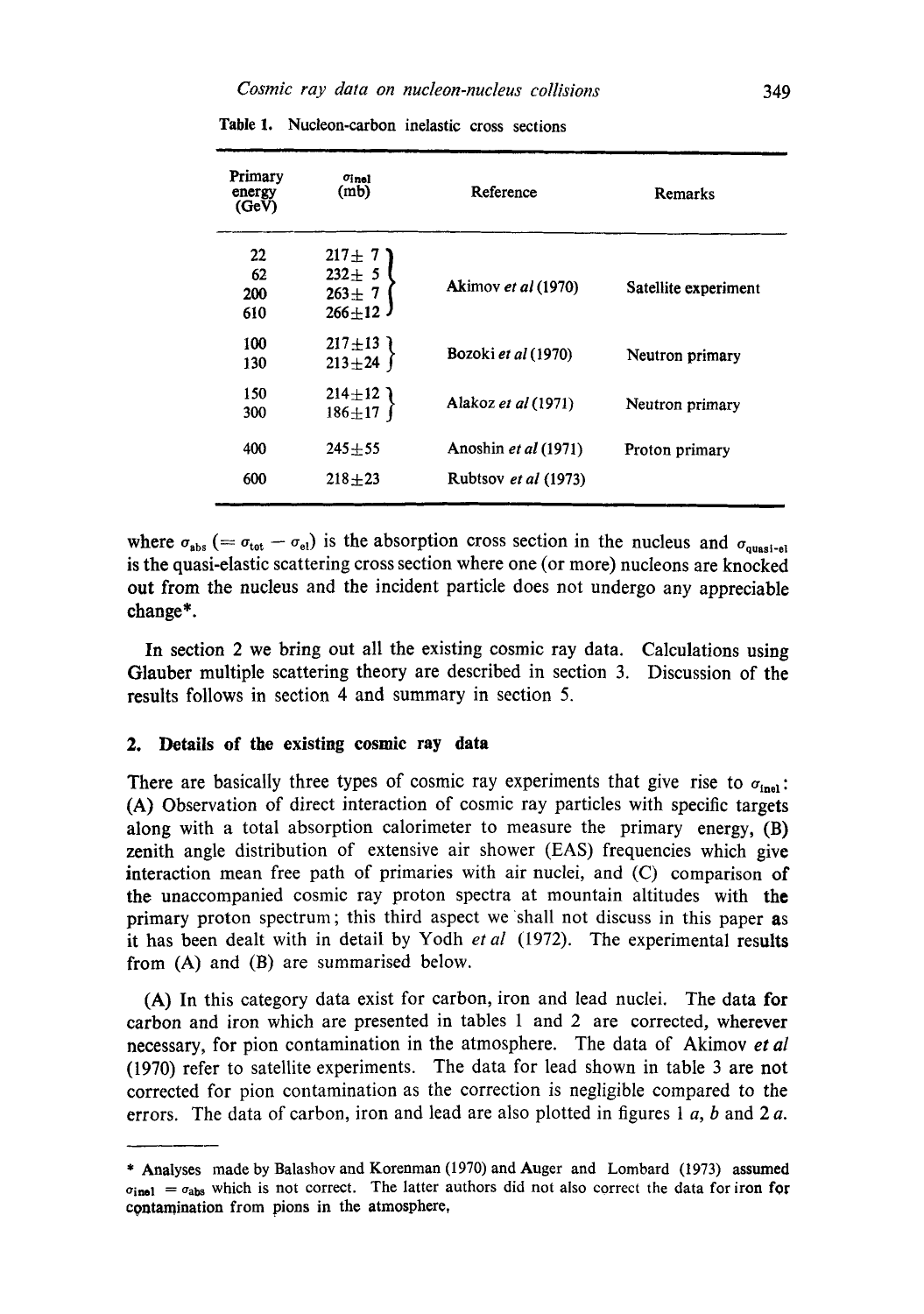| Primary<br>energy<br>(GeV) | $\sigma$ inel<br>(mb) | Reference                    |
|----------------------------|-----------------------|------------------------------|
| 88                         | $797 + 11$            |                              |
| 121                        | $780 + 14$            |                              |
| 177                        | $836 + 22$            |                              |
| 262                        | $810 + 11$            | Jones et al (1970)           |
| 370                        | $804 + 17$            |                              |
| 565                        | $784 + 32$            |                              |
| 750                        | $880 + 53$            |                              |
| 400                        | $700 + 35$            | Bashindjhagyan et al (1971)  |
| $\approx$ 250              | $760 + 37$            | Andronikashvili et al (1967) |

Table 2. Proton-iron inelastic cross sections

**Table** 3. Proton-lead inelastic cross sections

| Primary<br>energy<br>(GeV) | $\sigma_{\rm inel}$<br>(m <sub>b</sub> )         | Reference                  |
|----------------------------|--------------------------------------------------|----------------------------|
| 100                        | $1650 + 170$                                     | Alakoz <i>et al</i> (1968) |
| 200<br>300                 | $1583 \pm 125$<br>$1583 \pm 167$                 | Denisov (1968)             |
| 400                        | $1765 + 350$                                     | Anoshin et al (1971)       |
| 3000<br>5000<br>9000       | $1625 \pm 250$<br>$1810 + 110$<br>$1835 \pm 160$ | Chubenko et al (1973)      |
| 3200                       | 1729+146                                         | Akashy et al (1963)        |

he method of obtaining inelastic collision cross section of protons against air nuclei by studying the zenith angle dependence of the frequency distribution of EAS of a given size (number of electrons in the shower) and same age of development can be found in the works referred to in table 4 *(see* also Hayakawa 1969) and is contained in the relation

$$
I(\theta) = I(0) \exp\left(-\frac{X \sec \theta}{\lambda_{\text{tr}}}\right) \tag{2a}
$$

where  $I(\theta)$  is the intensity of showers occurring at zenith angle  $\theta$  at an atmospheric depth  $X$ , and  $\lambda_{tr}$  is the proton-air inelastic collision mean free path. As discussed in detail by G-S, it is not  $\lambda_{tr}$  that one directly observes in the experiment because very low fractional energy transfer collisions do not significantly contribute to air shower growth. Denoting by  $\lambda_{obs}$  the mean free path deduced from the experiment, G-S have shown that these are related by

$$
\lambda_{\rm tr} = \lambda_{\rm obs} \left[ 1 - \int_{\eta_{\rm m}}^1 \eta^{(\gamma - 1)} P(\eta) d\eta \right]
$$
 (2b)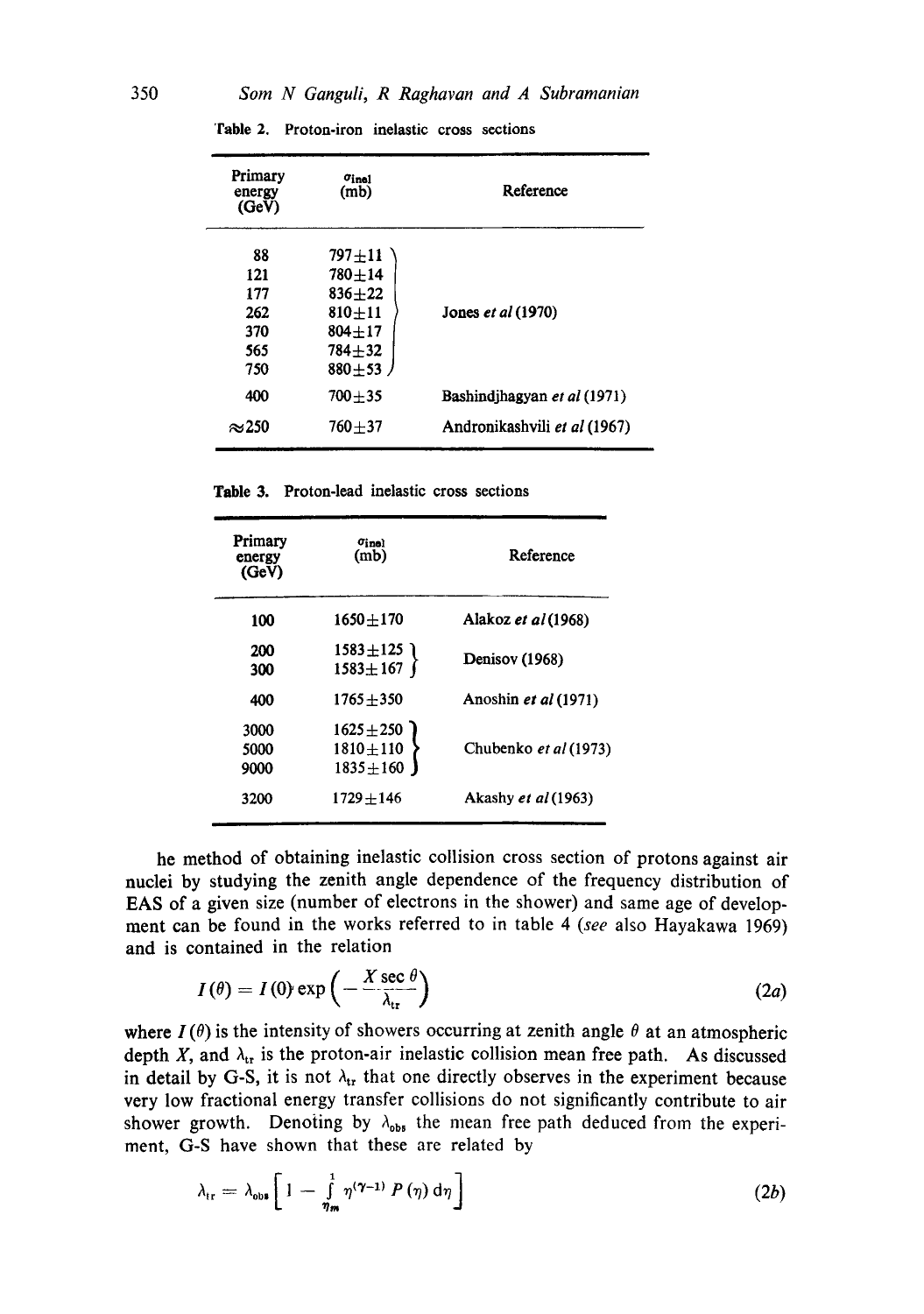

Figure 1. (a) Inelastic cross section of nucleon-carbon is plotted *vs* energy of the incident nucleons. Data points are:  $\bullet$ -Akimov *et al* (1970); **A**-Bozoki *et al* (1970); x--Alakoz *etal* (1971) and V-Rubtsov *etal* (1963). The curve represents the values calculated on the basis of the Glauber theory. (b) Inelastic cross section of proton-iron is plotted *vs* energy of the incident protons. Data points are:  $\blacksquare$ -Jones *et al* (1970);  $\times$ -Bashindjhagyan *et al* (1971) and  $\blacktriangle$ -Andronikashvili *etal* (1967). The curve represents the values calculated on the basis of Glauber theory.

where  $\gamma$  is the exponent of the differential energy spectrum of primary particles and  $P(\eta)$  is the probability of having elasticity  $\eta \leq 1$ ) in the p-air collisions. For  $P(\eta)$  we use the same distribution as that obtained at 19 GeV using various nuclear targets (Liland and Pilkuhn 1969).

We assume that the  $P(\eta)$  distribution in the EAS energy region to be the same as deduced at much lower energies as above. To a great extent the above assumption seems justified from ISR data when one looks at the  $x$  distribution of outgoing protons in reactions  $p + p \rightarrow p +$  anything, where  $x = p_{1}^{*}(p_{max}^*)$  and  $p = x$ at these energies. The  $x$  distribution does not significantly change from 20 GeV to 2000 GeV. The trend of  $P \langle \eta \rangle$  above ISR energies which is generally required to explain air shower data (Sreekantan 1972) is if at all such that the collisions become more catastrophic, *i.e.*, mean  $\eta$  represented by  $\langle \eta \rangle$  decreasing. So long as  $\langle \eta \rangle$  does not increase, our estimates of p-air nucleus cross sections become upper **bounds.**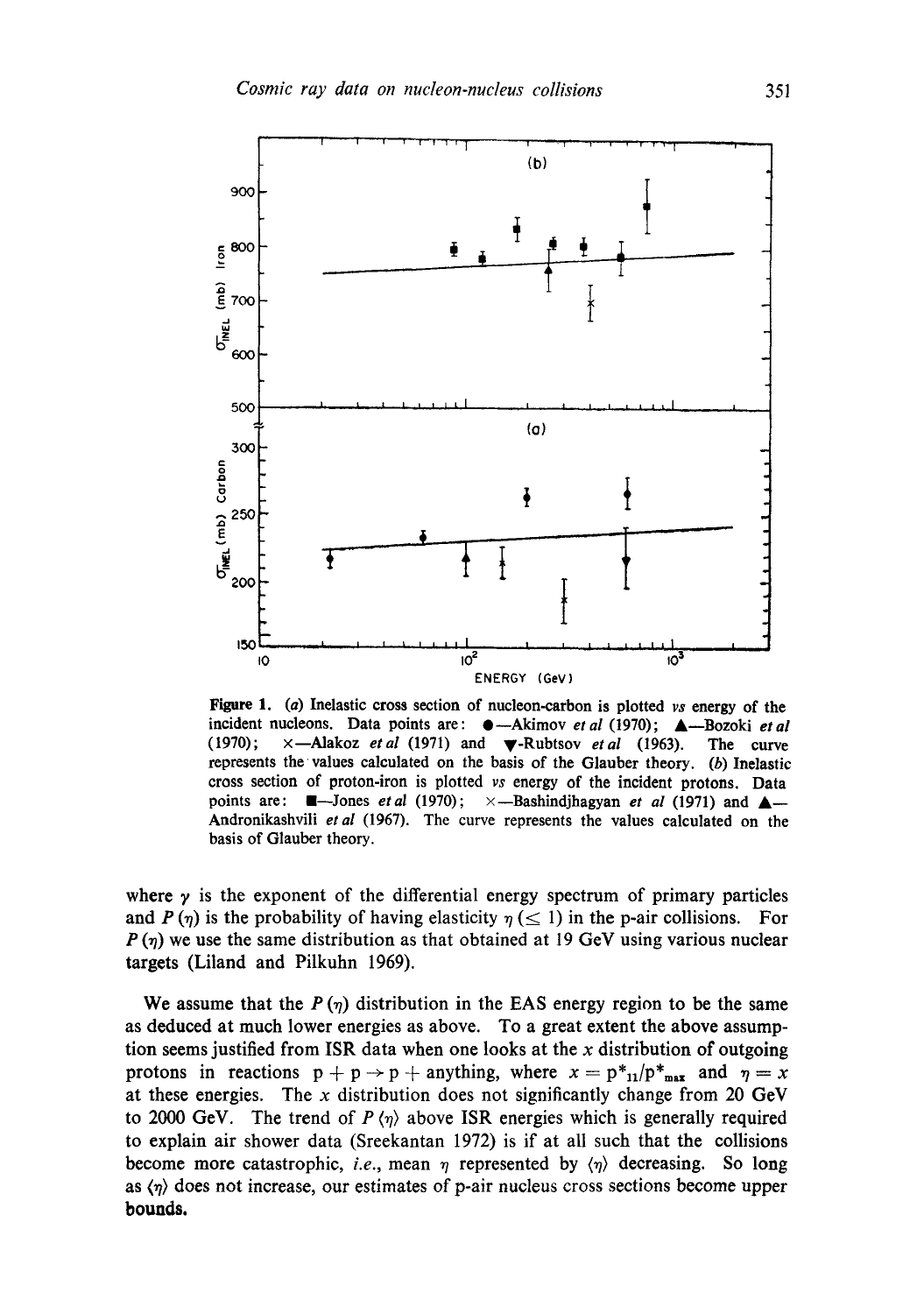

**Figure** 2. (a) **Inelastic cross section of proton-lead is plotted** *vs* **energy of the incident protons.** Data points are: **II**-Alakoz *et al* (1968); **A**-Denisov (1968),  $×$ —Chubenko *et al* (1973) and ●—Akashy *et al* (1963). The curve up to 1000 GeV **represents the values calculated on the basis of the Glauber theory. Beyond**  1000 GeV **the curves are based on model I and model** II *(see* **the text). (b) Accelerator data of inelastic mean free path of protons in nuclear emulsion is plotted** *vs* **energy of the incident protons (refer text for sources of dita). The curve represents the values of inelastic mean free path calculated on the basis of the Glauber theory.** 

**A conservative value of**  $\eta_m$  **taken is 0.7.** If  $\eta_m$  is chosen less than 0.7, the air shower is expected to show an increase in the number of muons by more than  $40\%$ which will be excluded by the experimental resolution which is  $\sim 25\%$ . The best **experimental resolution is obtained at the largest of the air shower energies because of the large numbers of particles involved.** 

**Thus with the assumed**  $P(\eta)$  **distribution and**  $\eta_m = 0.7$ **, one gets**  $\lambda_{tr} = 0.83$  $\lambda_{\text{obs}}$ . It might be mentioned that due to the steeply decreasing nature of primary cosmic ray spectrum ( $\gamma \approx 3$ ) the correction factor relating  $\lambda_{\rm tr}$  and  $\lambda_{\rm obs}$  in eq. (2 b) is not very sensitive to the choice of  $\eta_m$  so as to alter the conclusions arrived at in this paper. The values of  $\lambda_{tr}$  are shown in column 3 and the calculated  $\lambda_{abs}$  (p-air), **using**  $\lambda_{\text{tr}}$ **, are shown in column 4 of table 4.** The values of  $\sigma_{\text{abs}}$  (p-air) are plotted **in figure 3.** 

**Finally it may be mentioned that it is not necessary to make any further assump.**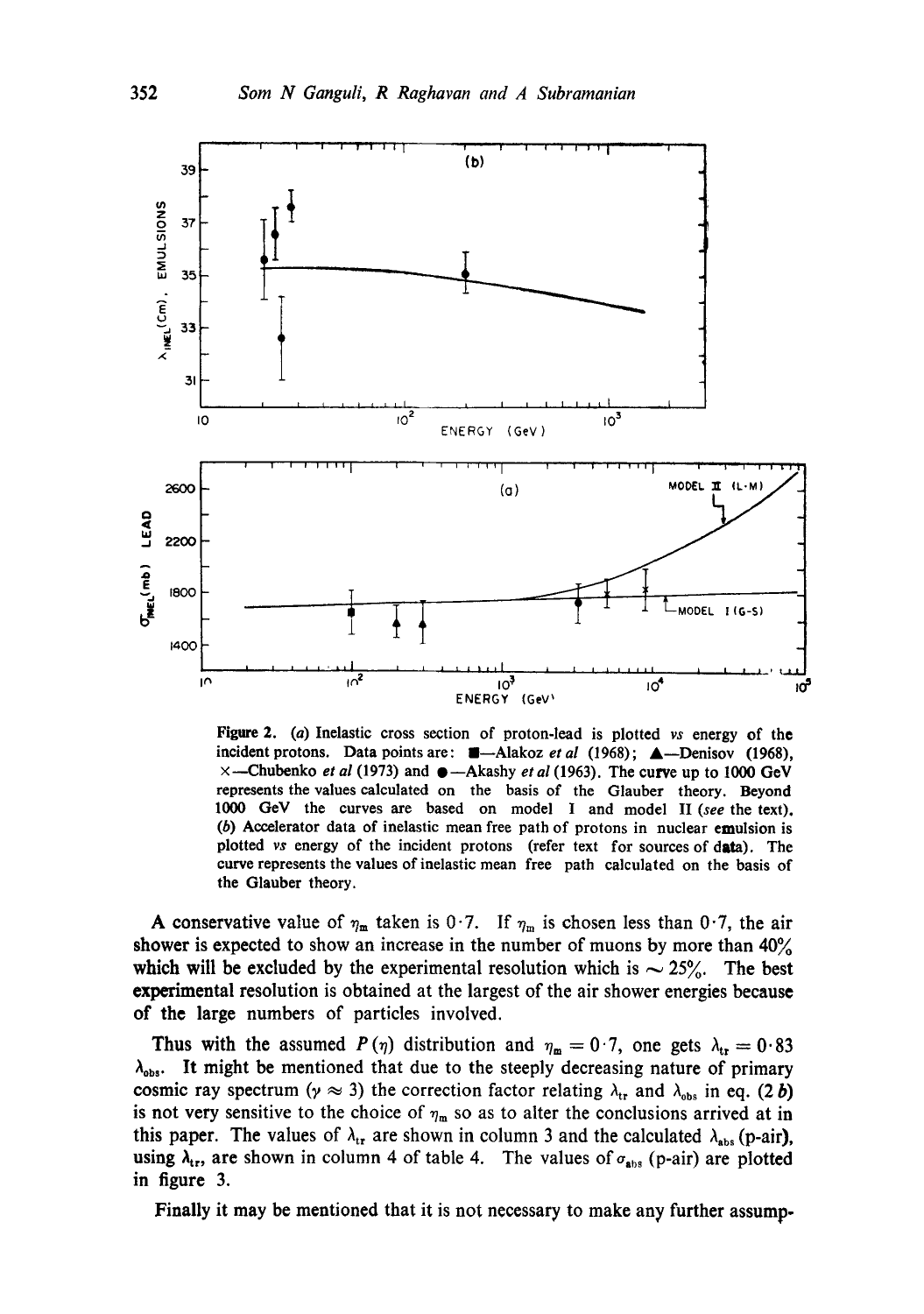| Primary<br>energy<br>(GeV) | $\lambda$ obs<br>(gm/cm <sup>2</sup> ) | $\lambda_{\rm tr}$    | $\sigma_{\rm abs}$    | Predicted $\sigma_{\rm abs}$ (mb) |                      | Reference                   |
|----------------------------|----------------------------------------|-----------------------|-----------------------|-----------------------------------|----------------------|-----------------------------|
|                            |                                        | (gm/cm <sup>2</sup> ) | (m <sub>b</sub> )     |                                   | Model I Model II     | for $\lambda_{obs}$         |
| 10 <sup>5</sup>            | 91<br>$\pm$ 3                          | $75.5 \pm 2.5$        | $330 + 12$            | 333                               | 528                  | Catz et al (1972)           |
| $>10^{5}$                  | $85.7 + 4.5$                           | 71<br>±4              | $350 + 20$            | $\bullet$                         | $\ddot{\phantom{0}}$ | Capdevielle et al<br>(1973) |
| $5.10^{5}$                 | 87<br>$\pm$ 7                          | 72<br>±6              | $+31$<br>345<br>$-27$ | 345                               | 649                  | Sitte et al (1958)          |
| 2.10 <sup>s</sup>          | 95<br>±10                              | 79<br>$\pm$ 8         | $+38$<br>315<br>$-29$ | 355                               | 749                  |                             |
| $6.10^{6}$                 | ± 10<br>92                             | $\pm$ 8<br>76         | $+40$<br>326<br>$-33$ | 360                               | 816                  |                             |
| 2.107                      | 5<br>80<br>$\pm$                       | 66<br>±4              | $+24$<br>376<br>$-33$ | 370                               | 884                  | Matano et al (1963)         |
| $6.10^{7}$                 | 8<br>$+$<br>82<br>5                    | $+7$<br>68<br>-4      | $+24$<br>366<br>$-33$ | 380                               | 937                  |                             |
| $2.10^8$                   | $+11$<br>84<br>8                       | $+9$<br>70<br>$-7$    | $+40$<br>356<br>$-41$ | 385                               | 987                  |                             |

**Table 4.** Details of EAS data and estimation of  $\sigma_{\text{abs}}$  (p-air)

tions about air shower development to deduce the collision cross section using eq.  $(2 \ a)$  since energy resolution factors of the detector system employed, etc., are common to both  $I(\theta)$  and  $I(0)$ . Of course one need not take the values of energy quoted in column 1 of table 4 literally; they represent central values in a range perhaps of a factor of 2 of the central value. This aspect hardly matters in the display of data in figure 3.

### 3. Nucleon-nucleus cross section in Glaubor **theory**

#### *3.1. Calculation of absorption cross section*

The cross sections of nucleon-nucleus scattering have been obtained using Glauber theory of multiple scattering. For the light nuclei (carbon and air) we have taken the density distribution of nucleons to be of harmonic oscillator type and the details are described in our earlier paper (Ganguli *etal* 1973). For the heavier nuclei the inelastic cross sections have been obtained in the following way:

The elastic amplitude for scattering of a nucleon by a nucleus is given by

$$
F(q) = \frac{ik}{2\pi} \int \exp(iq \cdot b) \{1 - [1 - \int \Gamma(b - s) \rho(r) d^{3} r]^{A}\} d^{2} b \qquad (3)
$$

where k is the incident momentum,  $q$  is the 3-momentum transfer,  $A$  is the mass number of the nucleus and s is the projection of  $r$  on the impact parameter plane **b.** The density distribution of nucleons,  $\rho(r)$ , is taken to be of Woods-Saxon type:

$$
\rho(r) = \rho_0 \left[ 1 + \exp \frac{r - c}{a} \right]^{-1}
$$
\n
$$
\rho(r) d^3 r = 1.
$$
\n(4)

with  $\int p(r) d^3$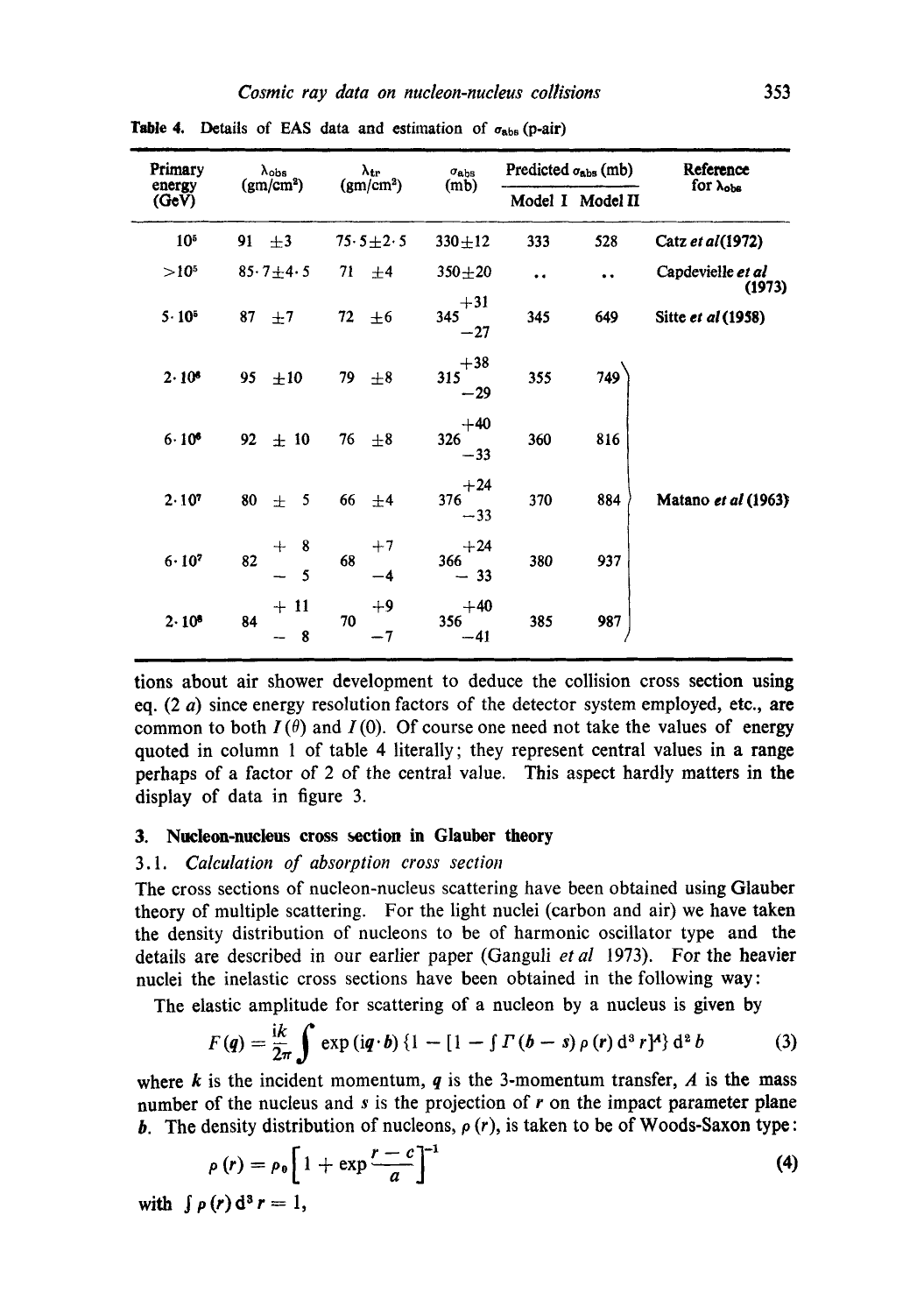

Figure 3. Absorption cross section of proton-air, as obtained from extensive air showers of cosmic rays, is plotted vs energy of the incident protons. Data points are:  $\triangle$ —Catz *et al* (1972);  $\times$ —Sitte *et al* (1958) and  $\triangle$ —Matano *et al* (1963). The two curves represent the values calculated on the basis of model I and model II *(see* the text).

where a is taken to be  $0.545$  fm and the half-density radius c is taken to be

$$
c = 1.07 \ A^{1/3} \tag{5}
$$

The function  $\Gamma$  is the Fourier transform of the nucleon-nucleon scattering amplitude  $f(q)$ :

$$
\Gamma(b) = \frac{1}{2\pi i k} \int \exp\left(-i q \cdot b\right) f(q) d^2 q \tag{6}
$$

If the nucleon-nucleon scattering amplitude  $f(q)$  is taken as

$$
f(q) = \frac{k\sigma_{\text{tot}}}{4\pi} (i + a) \exp(-\beta q^2/2)
$$
 (7)

where  $\sigma_{\text{tot}}$  is the total cross section,  $\alpha$  is the ratio of the real to imaginary part of the forward scattering amplitude and  $B$  is the slope parameter, the function  $\Gamma$ reduces to

$$
\Gamma(b) = \sigma_{\text{tot}} \left(1 - i\alpha\right) \exp\left(-\frac{b^2}{2B}\right) \left((4\pi B)\right) \tag{6a}
$$

From this it follows that

$$
\int T(b-s)\,\rho\left(r\right)\mathrm{d}^3\,r=\tfrac{1}{2}\,\sigma_{\text{tot}}\left(1-\mathrm{i}a\right)\,\tilde{T}\left(b\right) \tag{8}
$$

where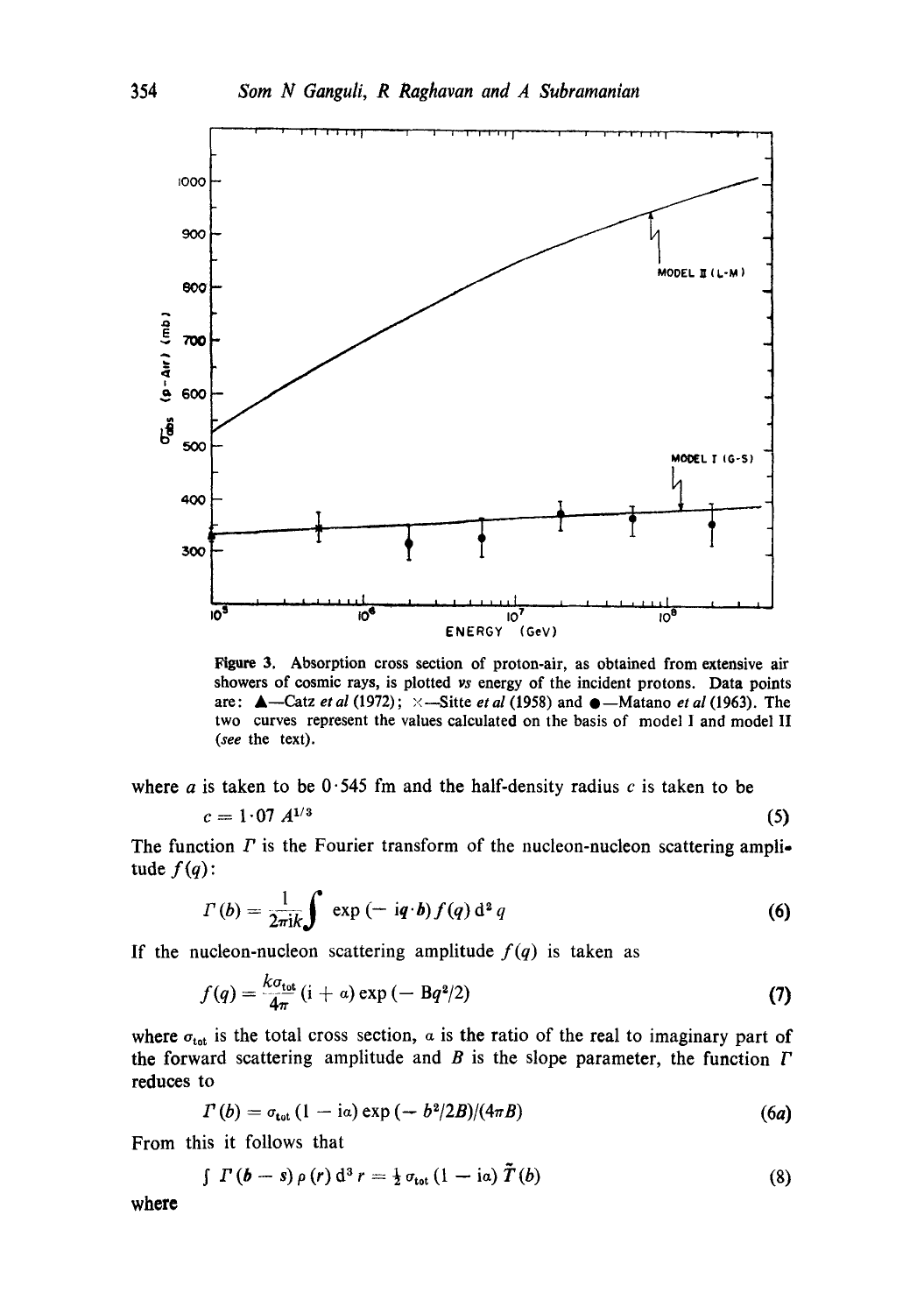$$
\tilde{T}(b) = \frac{1}{B} \int_{0}^{\infty} T(s) I_0 (bs/B) \exp (- (b^2 + s^2)/2B) \text{ sds}
$$
 (9)

$$
T(s) = \int_{-\infty}^{\infty} \rho(s, z) dz
$$
 (10)

and  $I_0$  is the modified Bessel function of zeroth order. The profile function of the nucleus,  $\Gamma^A$ , is thus given by:

$$
T^{A} = 1 - [1 - \sigma_{tot} (1 - i\alpha) \tilde{T}(b)/2]^{A}
$$
 (11)

The absorption cross section is then given by:

$$
\sigma_{\text{abs}} = \int \{1 - |1 - I^A|^2\} \, \mathrm{d}^2 b \tag{12}
$$

We have made numerical integration to obtain  $\sigma_{\text{abs}}$ .

For data points of air and lead nuclei where the primary energy is much more than 2 TeV (1 TeV =  $10^3$  GeV), we assume  $\alpha = 0$  and the scattering amplitude  $f(q)$  is calculated using the following two models:

Model I ( $\ln s$  rise in  $\sigma_{\text{tot}}$ )

In this we have used the parametrization of  $\sigma_{tot}$  (mb) as given by G-S:

$$
\sigma_{\text{tot}} = 24.9 + 39.9 s^{-\frac{1}{2}} + 2.08 \ln s \tag{13}
$$

where s is in unit of  $GeV<sup>2</sup>$ . This parametrization gives a good fit to the accelerator data up to ISR energies with  $\chi^2 = 23$  for 32 data points. For the slope parameter, B, in GeV<sup>-2</sup>, we have used the parametrization of Bartenev *et al* (1973) in the energy range 8 to 400 GeV:

$$
B = 8.23 + 0.556 \ln s \tag{14}
$$

Model II ( $\ln^2 s$  rise in  $\sigma_{\text{tot}}$ )

Here we use the parametrization of Maor and Nussinov (1973) where they use two components for the scattering amplitude as suggested by Leader and Maor (1973):

$$
f(q) = f_1(q) + f_2(q) \tag{15}
$$

with

$$
f, (q) = (ik\sigma_j/4\pi) \exp(-B_j q^2/2), j = 1, 2
$$
 (7*a*)

where

 $\sigma_1 = 38.4 \text{ mb}; \quad \sigma_2 = 0.49 \text{ [ln } (s/122) \text{]}^2 \text{ mb}$  $B_1 = 10.8 \text{ GeV}^{-2}; B_2 = 5.0 \text{ [ln } (s/122) \text{]}^2 \text{ GeV}^{-2}$ 

# 3.2. *Calculation of inelastic cross section*

For the data of category (A), section 2, we need to calculate inelastic nucleonnucleus cross section. This is done by estimating  $\sigma_{quasi-el}$  and subtracting it from  $\sigma_{\text{abs}}$ . The expression for  $\sigma_{\text{quasi-el}}$  is given by (Belletini *et al* 1966):

$$
\sigma_{\rm quasi-el} = N_{\rm eff} \sigma_{\rm ol}^{\rm pp}
$$

where  $N_{\text{eff}}$  is the effective number of nucleons of the target nucleus taking part in the scattering and  $\sigma_{el}^{op}$  is the elementary p-p elastic cross section. The values of  $N_{\text{eff}}$  are taken to be 3.4, 6.1 and 9.5 for carbon, iron and lead respectively (Belletini *et al* 1966). For energies more than 2 TeV we have used  $\sigma_{\text{al}}^{\text{pp}} = 7.6$ mb and for lower energies we have used the accelerator measurements.

The cross sections thus calculated are shown as curves in figures  $1a$ ,  $b$  and  $2a$ .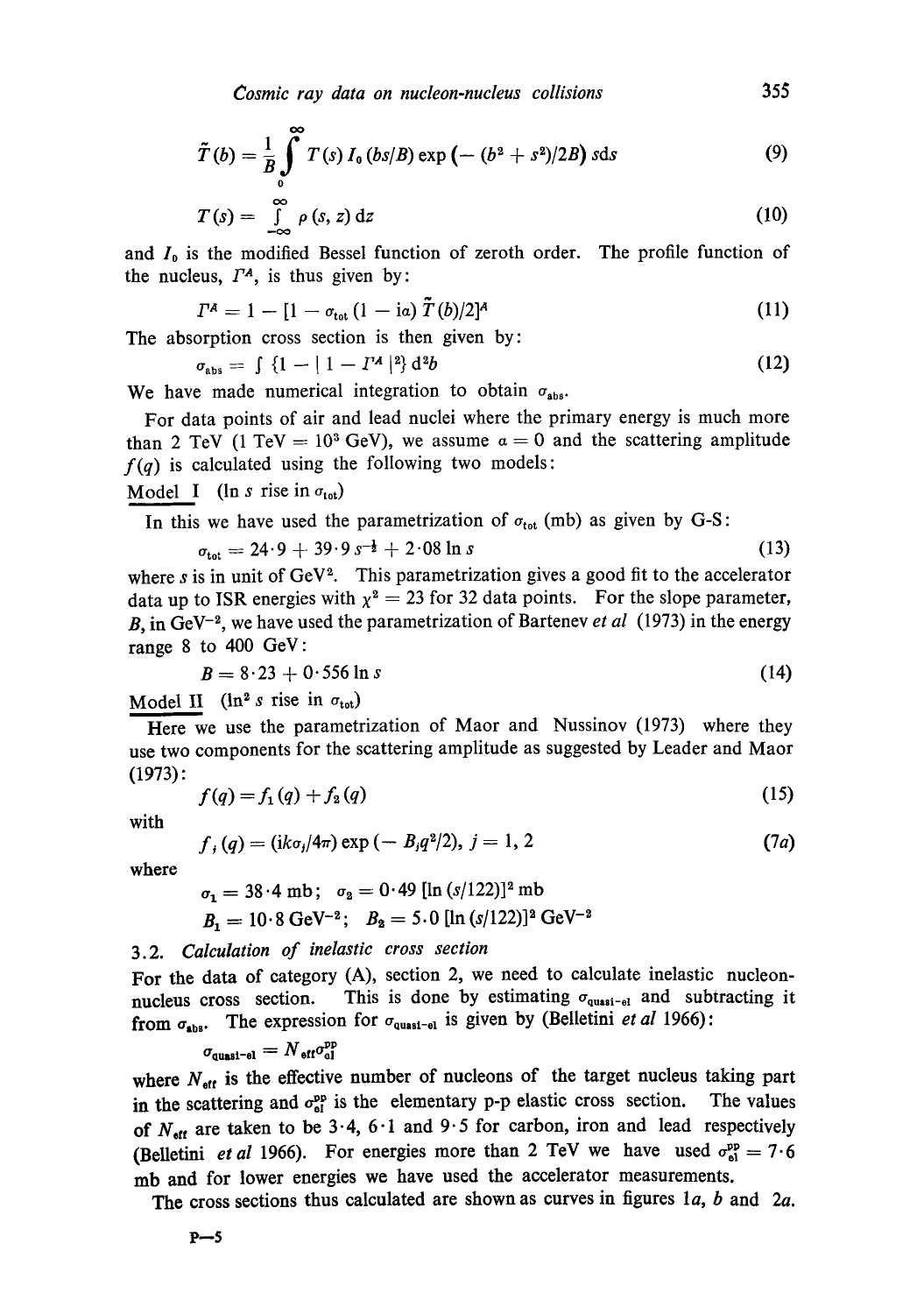# 3.3. *Error on the calculated curves*

Error on the calculated curves basically arises from uncertainties in (i) nuclear radius parameters, and (ii) values of  $N<sub>eff</sub>$ . Total error on the calculated curves comes out to be  $2-3\%$  of the cross sections.

# *3.4. Check on the calculated curves from accelerator measurements*

Among the elements considered in this paper accelerator measurements exist for carbon and lead. Belletini *etal* (1966) made measurements with protons of 20 GeV, and Denisov *et al* (1973) with protons in the range 20 to 60 GeV. Their results on absorption cross sections agree very well with present calculation:

|                              | Belletini et al<br>$(1966), 20 \text{ GeV}$ | Denisov et al<br>$(1973), 20-60$ GeV | Present<br>calculation |
|------------------------------|---------------------------------------------|--------------------------------------|------------------------|
| $\sigma_{\text{abs}}$ (p-C)  | $254 + 6$                                   | $248 + 2$                            | $251 + 4$ mb           |
| $\sigma_{\text{abs}}$ (p-Pb) | $1750 \pm 125$                              | $1812 + 35$                          | $1771 + 40$ mb         |

Recently a measurement on the inelastic mean free path of 200 GeV protons with emulsion nuclei has been made by Cüer *et al* (1973). Their value obtained from the track scanning method is:

$$
\lambda_{\rm inel} \, (\text{p-Eml}) = (35 \cdot 1 \pm 0 \cdot 8) \, \text{cm}
$$

We have calculated  $\sigma_{\text{inel}}$  for different nuclei of emulsion and weighted them according to their contents in emulsion. This leads to inelastic mean free path at 200 GeV as

 $\lambda_{\text{inel}}$  (p-EmI) = (34' 8 $\pm$ 0' 6) cm

which again is in good agreement with the measurement. We have also shown in figure 2b the expected  $\lambda_{\text{inel}}$  (p-Eml) up to 1500 GeV incident protons, along with the existing measurements in nuclear emulsions (Meyer *et al* 1963, Cvijanovich *et al* 1961, Bizzeti *et al* 1963, Baudinet-Robinet *et al.* 1962, Jain *et al* 1961, Crier *et al* 1973 ; we have taken weighted mean of the three data points at 27, 27 and 28 GeV).

## **4. Discussion**

## *4.1. Nucleon-carbon inelastic cross section*

We see from figure 1 that except for the two points of Akimov *et al* (1970) at 200 and 610 GeV, the experimental data are compatible with the Glauber calculation. In an earlier paper (Ganguli *et al* 1973) we have pointed out that the data of Akimov *et al* mentioned above could be interpreted as due to contamination of deuterons in the primary cosmic ray protons to the extent of  $(15\pm 4)\%$  in the energy range 200 to 600 GeV.

## *4.2. Proton-iron inelastic cross section*

Within statistical errors, data for iron agree with the expected values from Glauber theory.

## *4.3. Proton-lead inelastic cross section*

Here the data exist up to 9 TeV and hence we have used the two models (section 3) for comparison. Beyond 1000 GeV the predictions from the two models differ.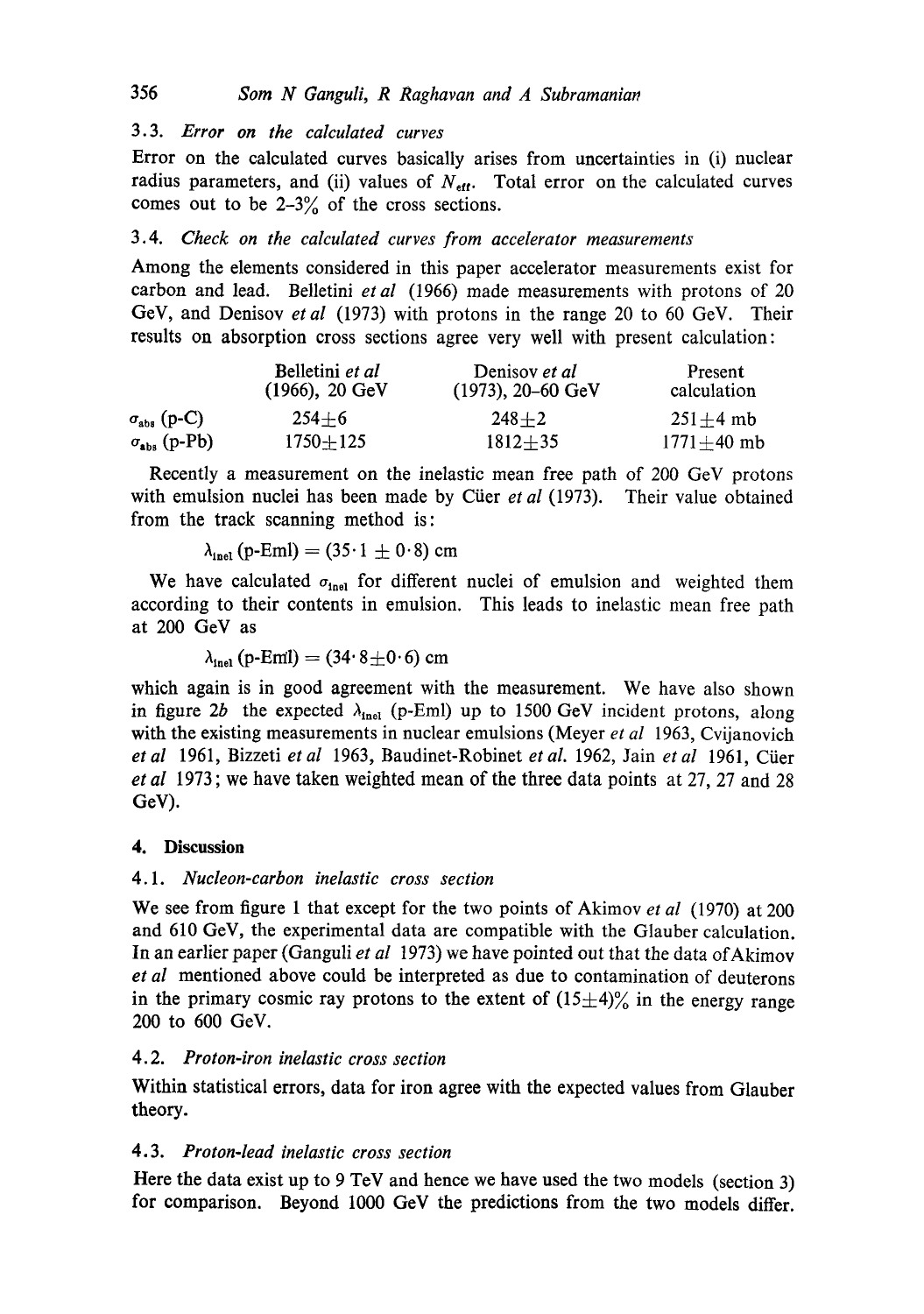Because of the large experimental error on the measured points it is not possible to distinguish between the two models.

#### 4.4. *Proton-air absorption cross section*

Proton-air data exist from  $10<sup>5</sup>$  to  $2 \cdot 10<sup>8</sup>$  GeV, the energy region which is not accessible to the present generation of accelerators. It has been pointed out by G-S that this energy region is not sufficient to distinguish between the models demanding asymptotically constant total cross sections for p-p and In s rise in p-p total cross section (here  $s$  is the square of the total  $\alpha$  energy). Nevertheless, this energy region is sufficient to distinguish between the models demanding  $\ln^2 s$  rise and  $\ln s$ rise in the total cross section of p-p. This is demonstrated in figure 3 where we have plotted  $\sigma_{\text{abs}}$  (p-air) as a function of energy. Predicted values from the two models are also listed in columns 5 and 6 of table 4. We see from figure 3 that In s rise in total cross section of p-p can explain the data extremely well whereas the  $\ln^2 s$  rise as per model of Leader and Maor (1973) is in complete disagreement with the measurements.

#### **5. Summary**

We made a detailed analysis of cross sections from the existing cosmic ray measurements in carbon, iron, lead and air in terms of Glauber's theory. Up to 2000 GeV our input information on p-p scattering is based on accelerator results. Beyond 2000 GeV our input information on p-p scattering is based on two models:

Model I: In s rise in total cross section,

Model II:  $\ln^2 s$  rise in total cross section.

Accelerator measurements of proton-nucleus cross sections exist up to 200 GeV and they are in good agreement with our calculation.

For carbon and iron where the cosmic ray data exist up to about 1000 GeV, inelastic cross sections are compatible with calculations using the Glauber theory. For lead the data exist up to 9 TeV, but because of the large error in the experimental data we cannot distinguish between the two models.

Absorption cross section data on p-air are the most useful ones as they cover the energy region from  $10^5$  to  $2.10^8$  GeV. Calculation made using model I fits the data extremely well, whereas the prediction of model II is in complete disagreement with the experimental data.

We conclude that the growth of the p-p total cross section from ISR energies to extensive air-shower energies is unlikely to be faster than In s.

#### **References**

Akashy M, Lattes C, Nishimura et al as quoted by Chubenko et al 1973

Akimov V V, Grigorov N L, Mamantova N Aet *al* 1970 *a Acta Phys. Acad. Sci. Hungaricae*  29 *Suppl.* 3 211

Akirnov V V, Grigorov N L, Nesterov V E *et al* 1970 *b XVth Int. Conf. High Energy Phys. Kiev* Abstracts of contributions, Vol. 1 paper 3a-40, p. 164

Alakoz A V, Vassilieva L F, Vassiliev P S *eta11971 Izv. Akad. Nauk USSR, Ser. Phys.* 35 2069

Alakoz A V, Bolotov V N, Devishev M Iet *al* 1968 *Can. J. Phys.* 46 \$694

Amaldi U, Biancastelli R, Bosio C *etal* 1973 *Phys. Lett.* 44B 112

Amendolia S R, BeUetini G, Braccini P L *etal* 1973 *Phys. Lett.* 44 B 119

Androaikashvili E L, Chikovadt G E, Garibashvili D I *etal* 1967 *Proc. Conf. Cosmic Rays, Calgary,* ed Wilson M D; *Can. J. Phys. 46* 5689.